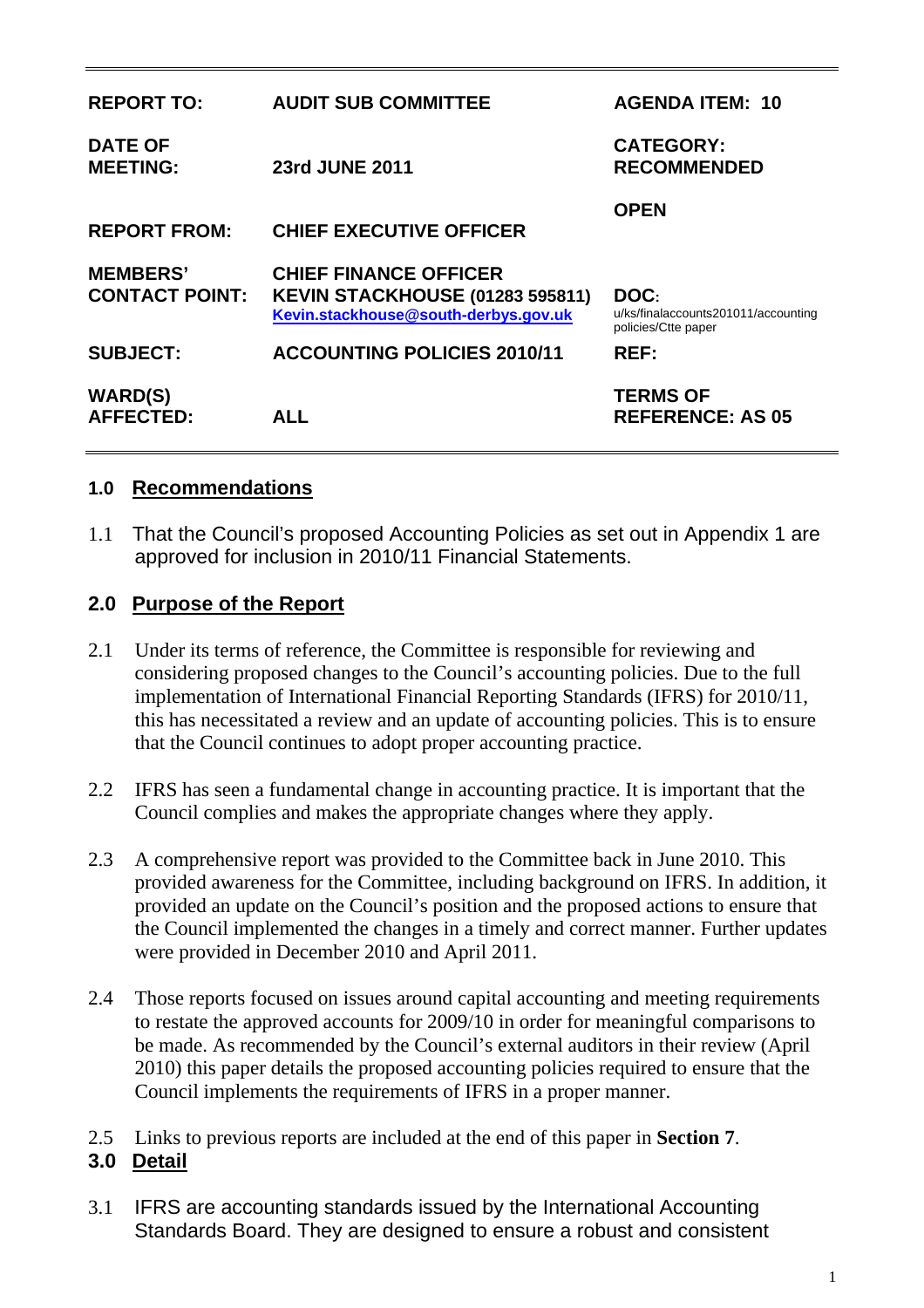method of accounting. They have been widely accepted in the corporate/private sector for some years, which acted as a catalyst for common standards.

- 3.2 The 2008 UK National Budget confirmed that IFRS would be implemented across public authorities. The reasons for this were set in the context of the Government's aim to produce "*high value performance data in combination with appropriate financial data*."
- 3.3 A phased process began in 2007/08 and the Council's current accounting statements reflect some elements of IFRS introduced to-date. Full implementation for local authorities was  $1<sup>st</sup>$  April 2010. This means that the first set of fully compliant IFRS accounts will be produced in draft, for audit, by  $30<sup>th</sup>$  June 2011.
- 3.4 As previously reported to the Committee the main changes are summarised below.
	- Treatment of capital grants and contributions
	- Structure of financial statements (presentation)
	- Segmental reporting (greater detail on services' income and expenditure)
	- Non-current assets property, plant and equipment
	- Treatment of property leases
	- Accounting for investment properties
	- Impairment of assets
	- Classification of non-current assets held for sale
	- Accounting for employee benefits
	- Accounting for associates (group accounts, PFI projects, etc.)

# **The Council's Position**

- 3.5 With the exception of accounting for associates which does not currently apply to the Council, the other changes have had an impact, albeit in a fairly limited way in a number of cases. Besides restating the accounts for 2009/10 and dealing with presentational issues, the main change relating to the Council is accounting for its assets.
- 3.6 Changes have been made to asset valuations and how they are reported in the accounts. In particular, there is now a requirement to split values and depreciate parts (or components) of some assets. This has required some changes to the Council's asset management database to record data, together with providing the necessary journals and audit trail for the accounts.

# **Accounting Policies**

3.7 The Council's accounts have now been prepared on an IFRS basis for 2010/11 and will be submitted in draft for external audit on  $30<sup>th</sup>$  June. Once the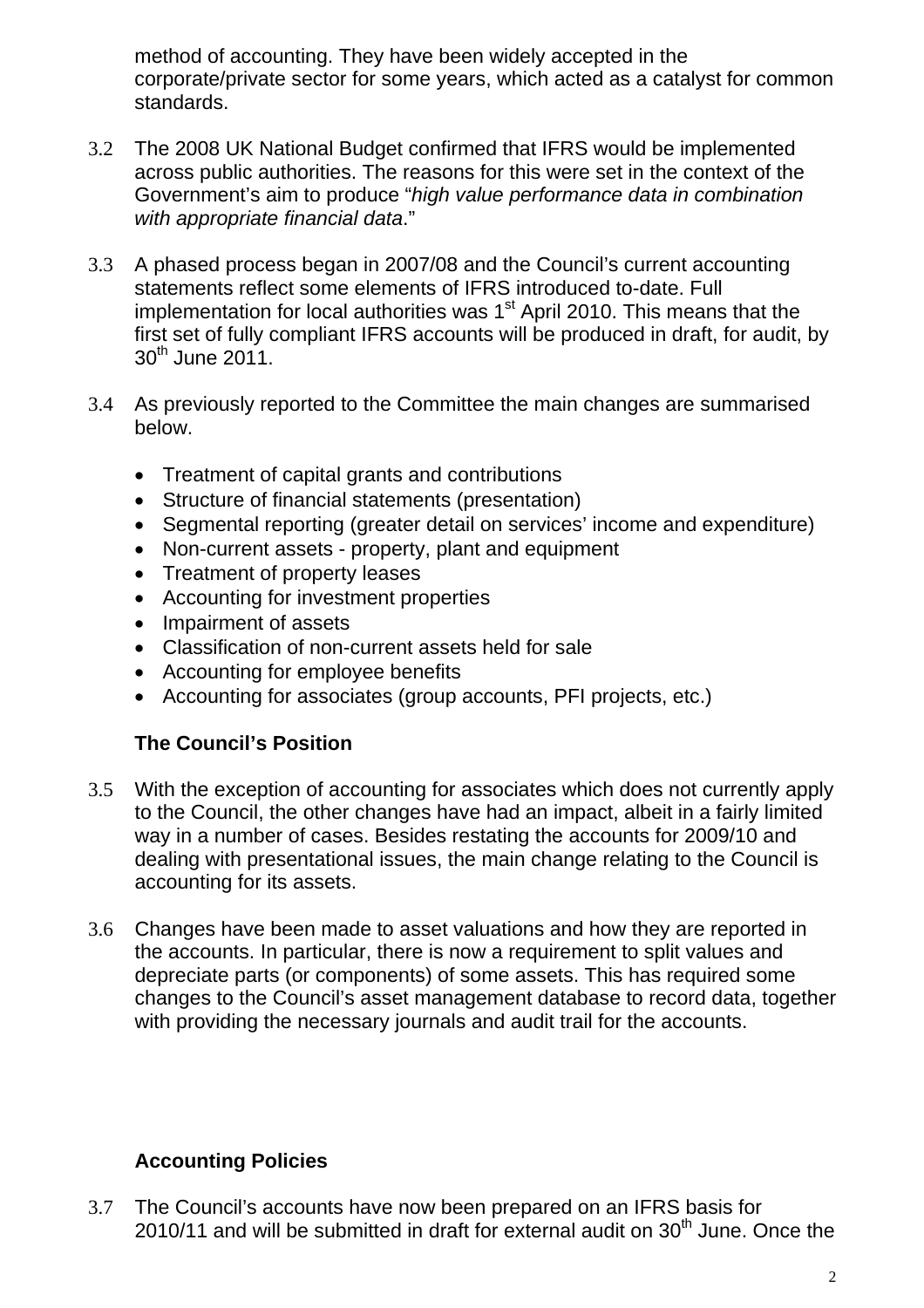accounts and financial statements have been audited, they will be submitted to the Finance and Management Committee at the end of September 2011 in accordance with statutory requirements.

- 3.8 Prior to that date, the Council's External Auditors will formally report to this Committee. This will include details of their work and findings from the Audit and consequently they will issue their opinion on the accounts and financial statements.
- 3.9 As part of the accounts preparation, accounting policies have been reviewed and updated to conform to IFRS. The full set of policies is detailed in **Appendix 1.** Subject to consideration by this Committee, these policies will be formally published alongside the Council's accounts.
- 3.10 The policies set out how the Council treats and deals with its financial transactions. They comply with proper accounting practice and show the "technical" basis on which the accounts have been prepared.

### **Main Changes**

3.11 Generally, the layout and wording has been changed to reflect IFRS. The main areas, where the Council has changed or adopted new accounting practice, are set out below.

#### **Property, Plant & Equipment**

#### *Component Accounting*

- 3.12 Where components of an asset are significant in value in relation to the total value of the asset as a whole, and they have substantially different economic lives, they should be recognised separately. There is no requirement to apply these changes retrospectively and instead components are recognised separately as and when they are replaced.
- 3.13 All asset values will continue to be split between land and buildings. However, the building element is now split into components depending on its size and value. For example, the building value for pavilions has been split between 2 components, i.e. the main structure and services (services being showers, boilers, etc.)
- 3.14 This is to reflect that they have different economic lives and hence provision for replacement / upgrade is different. Assets such as the Civic Offices are itemised across several components including furniture, fittings, plant and equipment.
- 3.15 The Council uses the District Valuation Office to independently value the Council's assets in accordance with these IFRS requirements.

#### *Investment Property*

3.16 An investment is now defined as a property, which is held exclusively for revenue generation, or for the capital gains that the asset is, expected to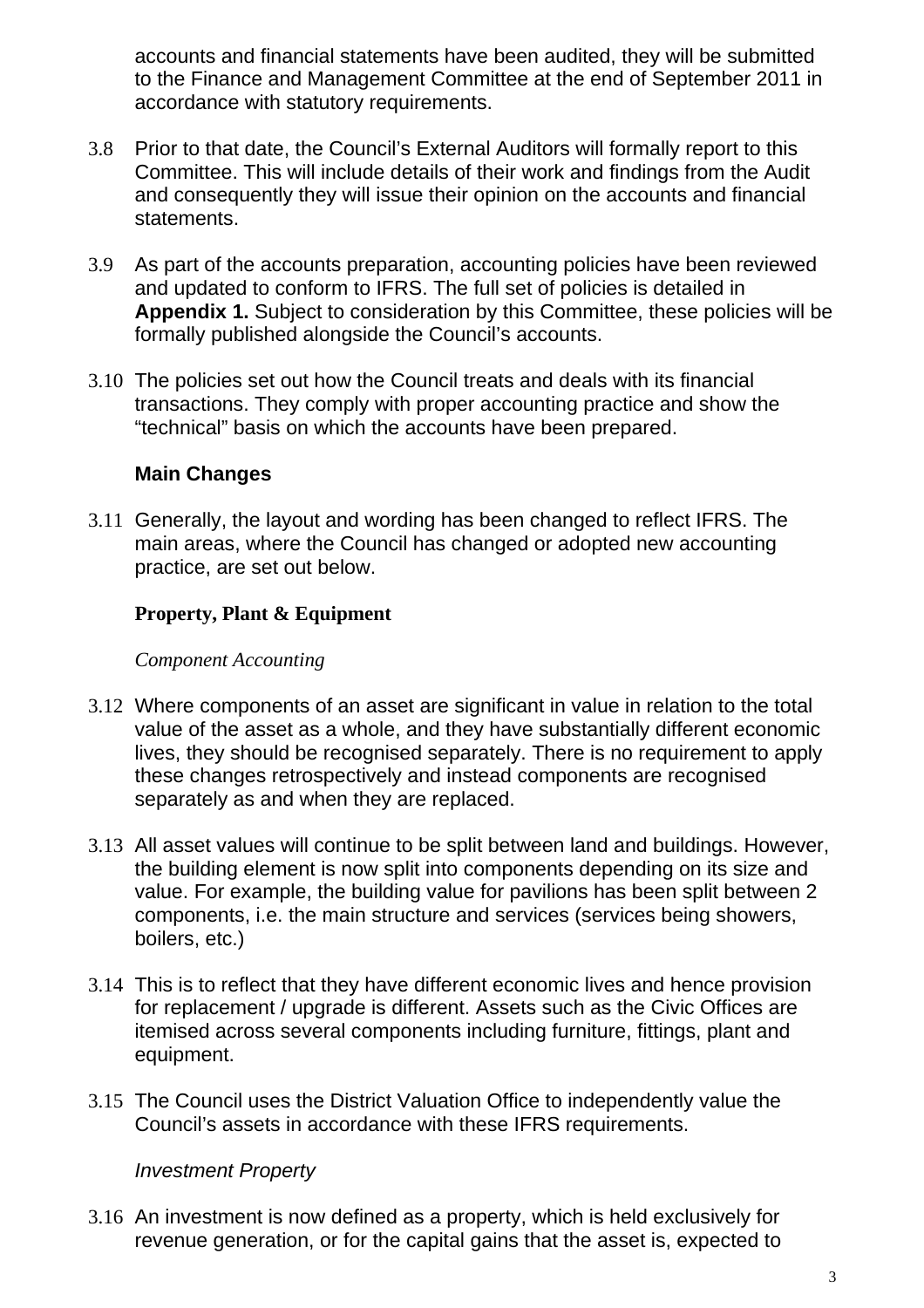generate. In this respect, the asset is not used directly to deliver the Council's services.

- 3.17 Investment properties are initially measured at cost and thereafter at market value. Rentals received in relation to investment properties are credited to the Financing and Investment Income line and result in a gain for the General Fund Balance.
- 3.18 Effectively, there is no significant change for the Council. Its commercial and industrial portfolio continues to be classed as investment property.

### *Non-Current Assets Held For Sale*

- 3.19 A new classification is now required for valuing non-current assets, i.e. "assets held for sale." (To replace "surplus assets held for disposal"). Assets meeting this classification are those where the value of the asset will be recovered mainly by selling the asset rather than through usage. To be classed as "'held for sale'" the asset must meet the following criteria:
	- Be available for immediate sale in its present condition
	- Its sale must be highly probable
	- The Council expects the sale to take place within twelve months
- 3.20 This revised definition limits the number of assets in this category. Assets are valued at the lower of their existing balance sheet value or their estimated sale price less any disposal costs.
- 3.21 Although technical the overall aim of IFRS valuations, is to ensure that authorities identify, value and write down their assets properly and consistently, together with providing sufficient details to the public on how those assets are used (through the classification).

#### **Government Grants & Other Capital Contributions**

3.22 Under the previous accounting arrangements, grants received by the Council towards capital expenditure were held in a Government/ Capital Contributions account and written off to Revenue over the life of the asset the grant was used to purchase. Under IFRS, all such grants are to be treated as revenue income as soon as any conditions relating to the grant have been met.

#### **Leases & Lease Type Arrangements**

- 3.23 The land and building elements of a lease of land and buildings require separate identification for both operating and finance lease classification and subsequent valuation. In most cases, the land element of a lease will be an operating lease.
- 3.24 This has had no further effect on the Council at this stage as the Council does not lease any land or buildings falling under this policy nor does it have any finance leases.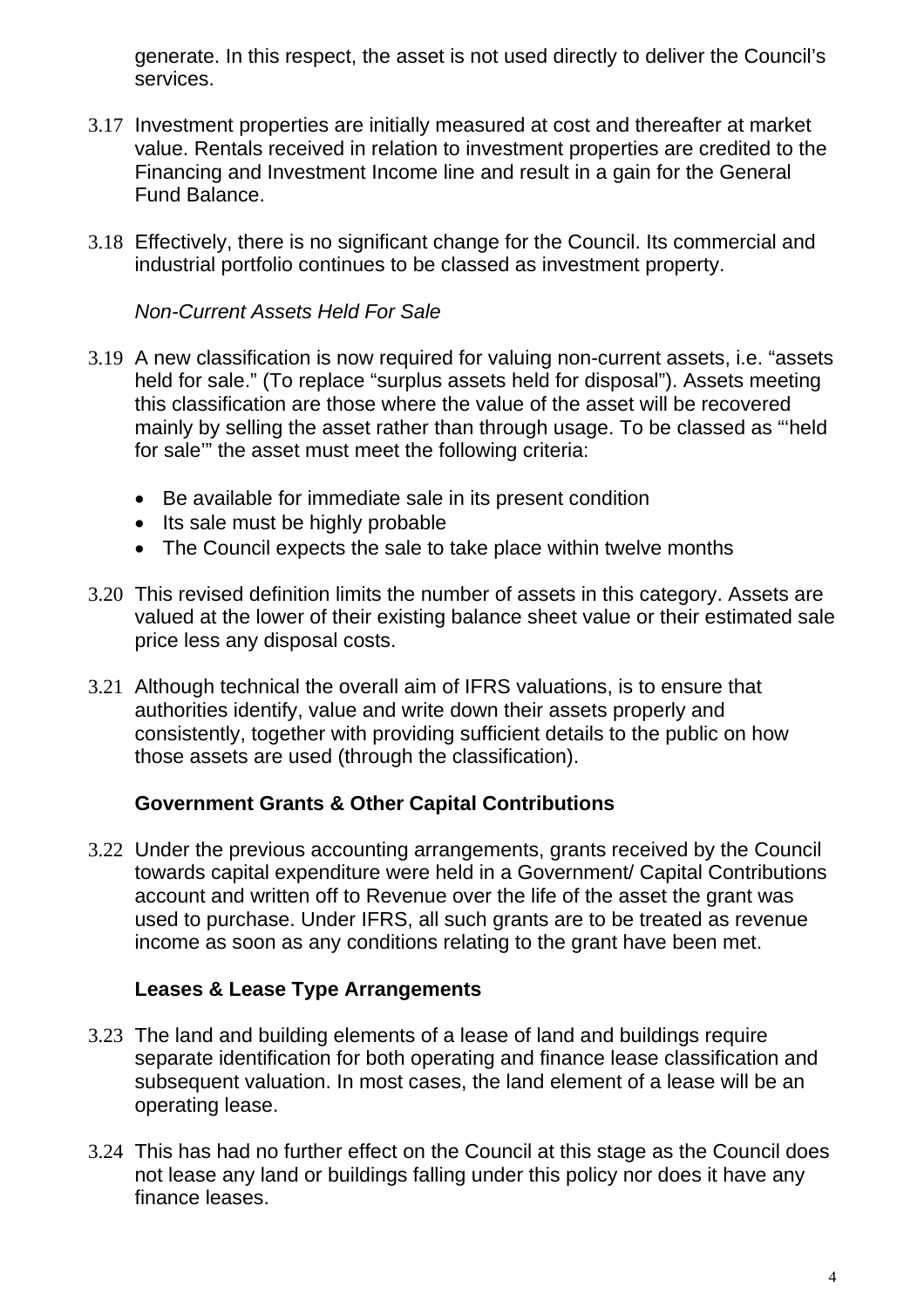## **Employee Benefits**

- 3.25 There is a new requirement for the Council to make an accrual in its accounts at year end for any annual leave, flexible working or time off in lieu entitlement earned but not taken by employees at the end of the financial year, to the extent that employees are permitted to carry forward this accrued leave to the following year.
- 3.26 Although this is not a direct charge on the Council's revenue account at the year end, it is shown as a liability in the Council's balance sheet. This highlights the potential cost to the Council of unpaid time yet to be taken.
- 3.27 In restating the accounts for 2009/10, this has involved an estimate being made in order for a comparison to be made with the actual figure for 2010/11.

### **Materiality**

- 3.28 Although not an accounting policy in itself, under IFRS, the Chief Finance Officer needs to determine a materiality threshold for reporting purposes. This figure is used to determine the degree of reporting of the income and expenditure in the accounts.
- 3.29 Anything above this amount requires additional detail to be provided in the financial statements. This is designed to explain to the readers of the accounts the more significant aspects of the Council's income and expenditure and financial transactions. Previously, detail about individual services was summarised and considered to be very limited.
- 3.30 The Chief Finance Officer has set this figure at £125,000 for 2010/11. This is based on 1% of the Council's Net Revenue Expenditure as reported to the Council in February 2010 in setting the Budget Requirement and council tax levy for 2010/11.

### **4.0 Financial Implications**

4.1 None directly. The Accounting Policies provide the framework for the accounts and financial reporting.

# **5.0 Corporate Implications**

5.1 As above, there are no direct legal, HR or other resource implications.

### **6.0 Community Implications**

6.1 Implementing IFRS and adopting proper accounting policies, helps to demonstrate a high standard of Corporate Governance, which is a key action in the Council's Corporate Plan.

### **7.0 Background Papers**

7.1 Previous reports to the Committee on implementing IFRS are available at: